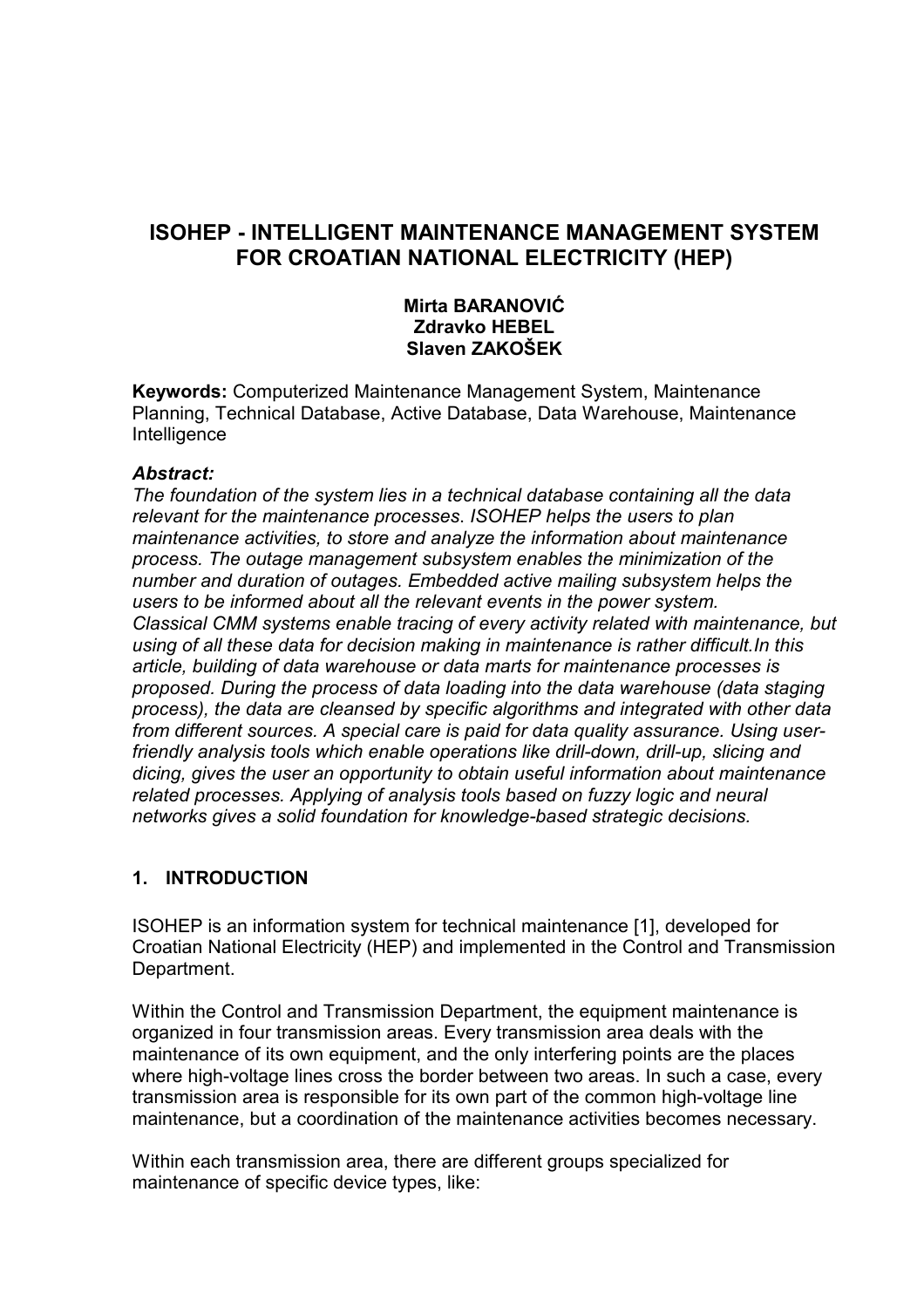- high-voltage equipment within the transformer stations,
- high-voltage lines: overhead lines and cables.
- $\cdot$  protection relays,
- $\bullet$  metering equipment,
- $\cdot$  telecommunication network equipment,
- $\cdot$  telecontrol system equipment.

The maintenance of some device types, like voltage transformers, is performed by different groups. In that case, a coordination of activities among different groups is very important.

In the described real-world environment, ISOHEP is helping to achieve the principal maintenance goals:

- $\bullet$  availability and reliability of the power system,
- $\cdot$  cost-effective maintenance,
- $\cdot$  systematic maintenance planning,
- $\cdot$  minimizing the need for outages.

ISOHEP is planned as a system that will cover three levels of the information pyramid in maintenance domain: operational level, operational planning level and strategic planning level.

## **2. ISOHEP BASIC STRUCTURE**

The foundation of the system lies in a technical database containing the data relevant for the devices, transformer stations, high-voltage lines and the other subjects to the maintenance processes.

The maintenance technology is described by the maintenance rules. The system helps the users to plan and trace maintenance activities, to store and analyze the information about failures and repairs, to issue work orders and to store and analyze all the information about work results.

A very important part of the ISOHEP is the outage management subsystem, which enables the minimization of the number and duration of outages. In addition, the active alerting and message management subsystem informs the users properly and timely about all the relevant events and states in the power system.

## **3. TECHNICAL DATABASE**

The technical database contains data about devices, where any equipment prone to maintenance is regarded as a device. Every device is described by all the data relevant to its maintenance processes.

The basic data are common for all the device types and are independent of the particular device type. Examples for such data are: the device producers, the year of production, a factory catalog number and so on. Depending on the device type, there are several data classes to be recorded. Therefore, a compound device, like the power transformer, is described by data classes that span across ten screens, while some elementary device can be described by only a few fields within one screen. For every device, depending on its class, there are some data about the function that it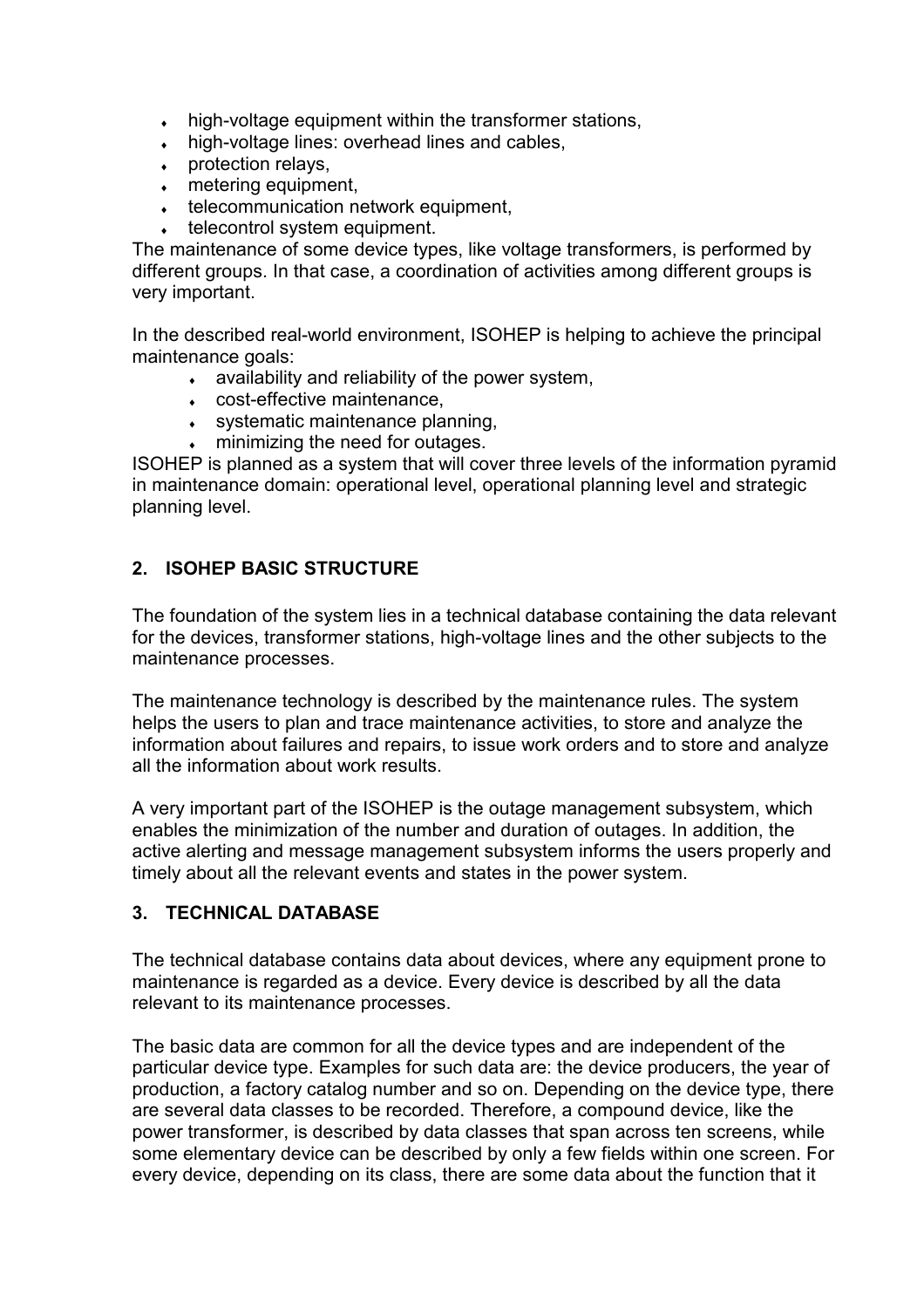performs within the power system. The placement of a device, its maintenance, failures, repairs and comments are being recorded throughout the device history, what makes possible a comprehensive analysis of the functioning and the status of the device.

# **4. MAINTENANCE PLANNING**

Two fundamental types of maintenance activities have been implemented in ISOHEP. The distinction was made according to the source of stimulus for maintenance:

- ♦ **Periodical maintenance** is performed after predefined intervals of time. It is the preventive periodical maintenance, defined by the maintenance rules.
- **Event or status driven maintenance** is triggered by an event or by a predefined device status. It encompasses:
	- preventive status-indicated maintenance. For example, a prescribed number of accomplished device operations since its last maintenance triggers a maintenance activity.
	- corrective maintenance and urgent interventions are triggered by a failure report

## **4.1. Periodical maintenance rules**

For every device type, a set of periodical maintenance rules is defined (2). These rules are user definable within the ISOHEP.

In general, a rule can be defined by the description of an activity and its period. However, the same activity can be applied with different periodicity, depending on some characteristics, location, or functions of the device. For that reason, to each activity more than one pair of conditions and respective periods can be attached.

## **4.2. Periodical maintenance planning**

Basic information to calculate the periodical maintenance plan for a device is the date of the last performed maintenance activity, (or the date of commissioning, for devices that have not been maintained yet) and the respective maintenance period. According to that information, the due date of the next maintenance activity is computed. The planner within a specialized group has to fix a planned date for the maintenance activity, according to the outage plan, to the other group plans and in coordination with other participants in the maintenance process.

The maintenance plan consists of a large number of records (one record per device and activity). ISOHEP helps the user to retrieve the plan according to various criteria. In addition, it is very important to inform the user about the time discrepancy between the data, and the activity urgency level.

Different urgency levels are presented in different colors on the screen - late, very late and urgent activities are presented in red, reverse red and blinking reverse red fields in the screen. The user can also retrieve activities according to different urgency levels.

## **4.3. Status-indicated maintenance planning**

Status-indicated maintenance activities are triggered by some event or by a change in the device status.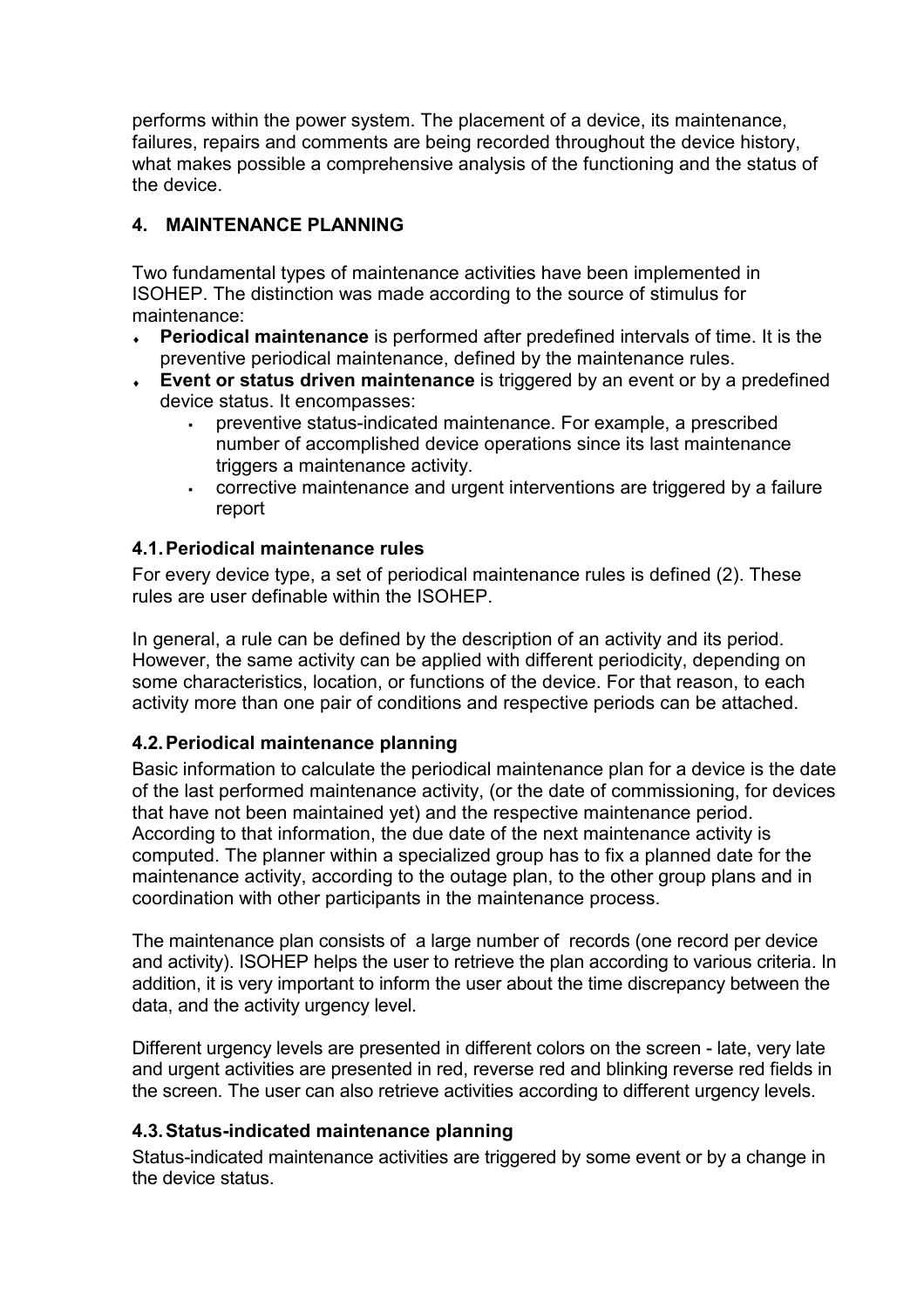A trigger action can stem from the telecontrol system when the number of operations, requiring certain maintenance activities, was exceeded. Such an activity is included into the plan with its due date of maintenance set to TODAY. In addition, the system automatically sends an alert to the user responsible for planning of this type of activities within his/her specialized group. This person has to schedule the activity, according to the other elements of the plan in his/her own group and to the plans of other groups. Another possibility to trigger a certain activity arises from results of periodical inspections. After the inspection process, the findings are recorded, the status of the device is determined and a status-dependent activity is scheduled:

- $\cdot$  as urgent.
- $\cdot$  to be performed within a specified period of time,
- $\cdot$  to be performed together with the next periodical maintenance activities.

When the need for an urgent intervention is detected, the system generates an alert to the user responsible for the required activity and he/she will issue a work order and all the accompanying documentation.

In the other two cases, the required activity is introduced into the plan to meet the specified due date.

### **4.4. Planning of repairs**

When a failure occurs, a procedure analog to the state-triggered maintenance is performed. The trigger for an activity is a failure report. It can be obtained from the telecontrol system, or it can be manually introduced into the ISOHEP at the moment of the failure reporting.

#### **5. WORK ORDERS**

ISOHEP enables issuing of work orders and all the accompanying documents (check-lists, permissions, outage notification) needed for the maintenance. A work order can contain the activities for maintenance, installation and replacement of devices.

After the work has been done, the results are recorded. For all the periodical maintenance activities that have been accomplished, new due dates are computed according to their periods. Those activities that have not been accomplished, are postponed to wait for a future work order. The repairs, which have not been committed, have also to wait for a future work order.

The work report contains information about workers, their engagement, the vehicles used and distances traveled. The issued spare parts are recorded within the material management system. ISOHEP records only the respective document identifier, what enables a connection during the cost analysis.

## **6. OUTAGE PLANNING**

During the maintenance of high voltage devices, it is necessary to switch off the appropriate part of the electric power system. The maintenance process has to be so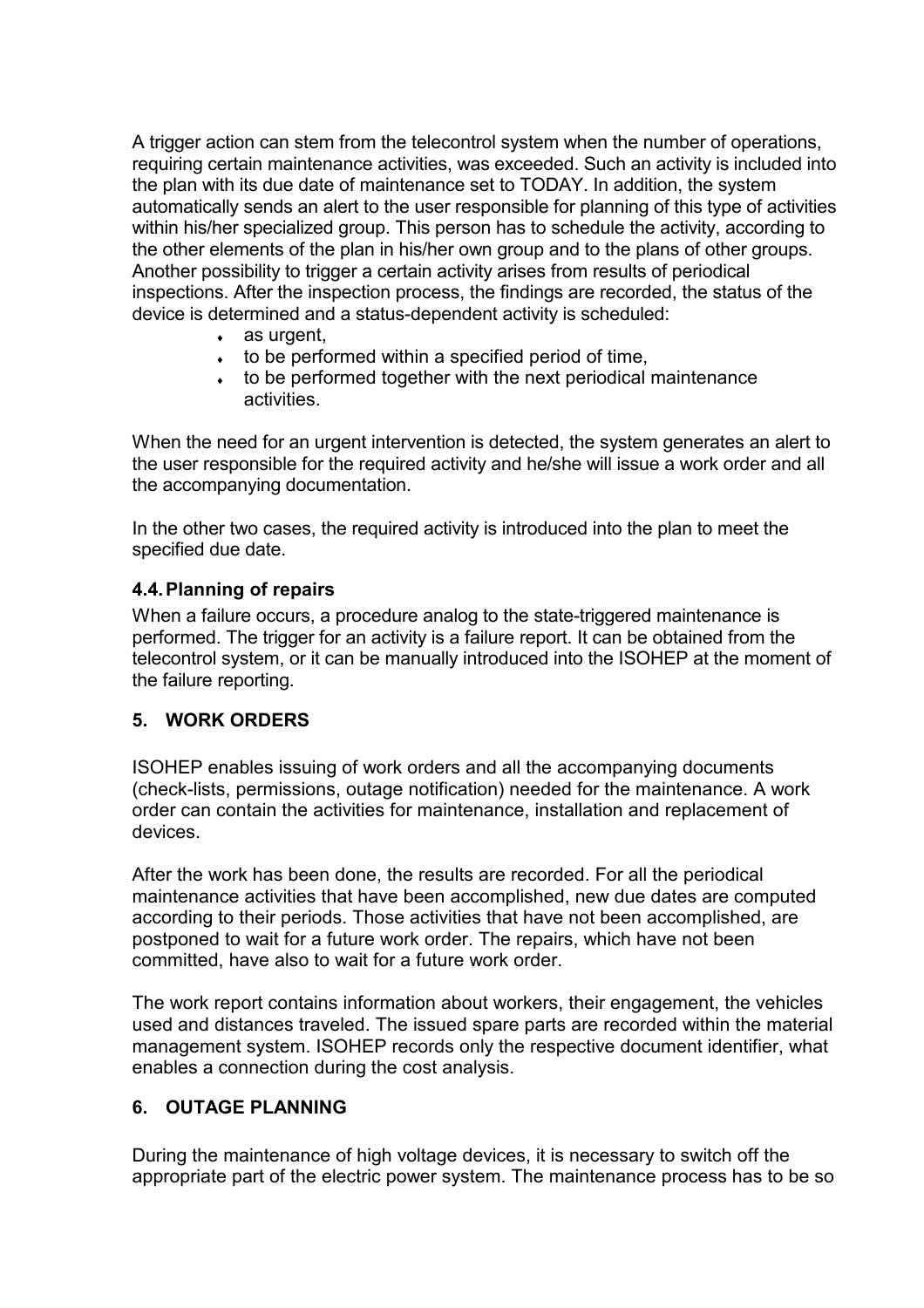organized, that the number and the duration of outages be as small as possible. Special care is paid to the outage planning and to the management of demands for outages.

At any time, every user can observe all the active outage demands and approvals. Whenever a date is to be entered, a calendar appears where the days bearing outage demands and approvals for a location or a position are highlighted. A planner in another department can review all the necessary information and he/she can try to schedule the activities of his/her department right for the same time.

## **7. EMBEDDED MAILING SYSTEM**

A system has been developed to inform the users about some important event or status. It has been predefined:

- $\cdot$  types of events or states,
- $\bullet$  message text,
- $\cdot$  users or user groups to be notified.

Within ISOHEP, the triggers have been defined for each specified event or status. They initiate the sending of messages to the predefined users or user groups.

Mailing groups are defined to be informed about specific events and/or states. Each user can subscribe to one or more mailing groups or message types.

The ISOHEP mailing system supports also the communication among the users. Receipt of each message is signaled by a visual and audio notification. The users connected to Internet/Intranet can receive their ISOHEP mail via their standard mailer.

## **8. THE DATA WAREHOUSE**

An ideal system supporting the maintenance data analysis should offer following options:

- Simple and intuitive interface which enables extracting the interesting data, and their grouping into some meaningful logical units,
- Data representation using user-defined tables
- Different graphical presentations and diagrams,
- Showing discrepancies, for example with different colour,
- Analysis of detailed data, when needed,
- Hiding the detailed data,
- **Possibility of discovering presently unknown rules in the collected data.**

All of the desired analyses, users want to perform immediately, when the need arises. It is desirable that one can perform new analyses based on currently obtained data. The final goal of such a system is discovering the knowledge about the system on which will be based strategic decisions within the company.

The classical CMM systems cannot give the answers to all the questions posed by the analysts, as that kind of questions are beyond the scope of these systems.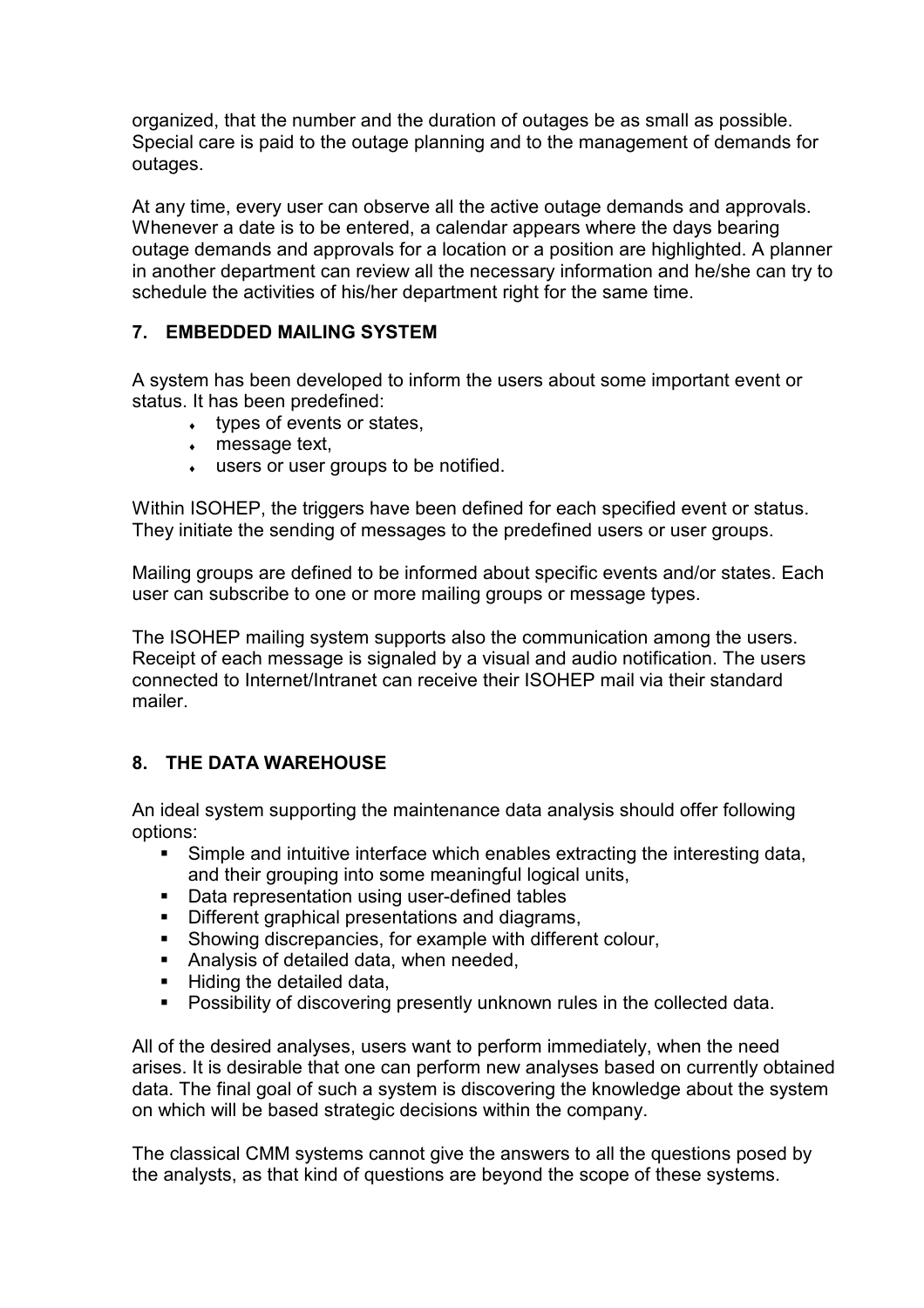On the operative level, the data structures are optimised for the transaction processing. The data are stored in "atomic" way, to speed-up the transaction processing. Such a normalised structure facilitates maintenance of the integrity rules and prevents errors during the inserting, updating or deleting the data. The basic requirements to the OLTP systems are rapid transaction processing and assuring the high level of data availability. Typical OLTP database consists of over hundred tables, integrity rules and different business rules described and maintained by the stored procedures and triggers.

Usually, OLTP systems offer standard reports that are designed and implemented in advance. However, every new report has to be designed and implemented by the programmers. Users cannot pose their own queries due to data complexity and unknowing the details and rules embedded into the system.

The data warehouse is the place where all the data are integrated. Usually, the data sources for the data warehouse are heterogeneous, the same data are stored in different ways and the quality of the data may vary considerably. In contrast to OLTP systems that are data oriented, the data warehouse is problemoriented. The main subjects of the business processes are described by star-join schemes. Star-join schemes describing the different subjects are usually interconnected.

During the analysis, users are interested in some facts that can be observed from different points of view, or, in different dimensions.

The schema can be visualized as a "cube" of three, four, or more dimensions. With that kind of data structure users can imagine slicing and dicing the cube along each of its dimensions.

The schema consists of the fact table describing the facts that user wants to observe, and relationships to the dimensions of that facts. Dimension tables describe dimensions with all the details that users can be interested in.



**Figure 3.** Slicing – selecting a specific device or group of devices

Dimension tables contain huge amounts of data, practically all the data users may need during the analysis. They contain the data that are stored in tens of tables within the transaction system. Dimension tables are denormalised, to fulfil their main goal - flexible browsing.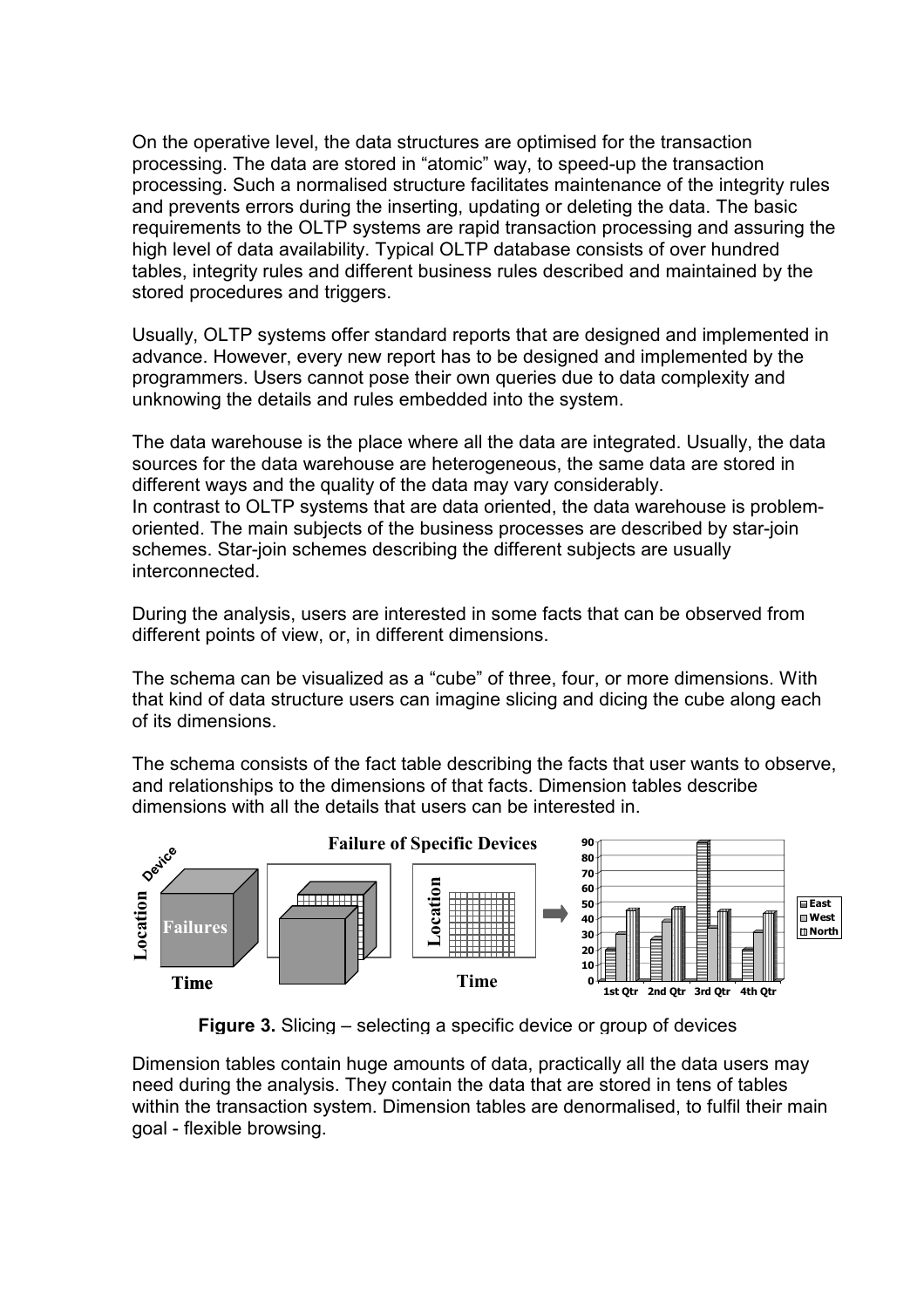Within the data warehouse there are data integrated from the different sources, for example, a database about maintenance, financial data, data about spare parts, data about production, production planning, maintenance planning, spare parts purchases, etc. The data structures in the source databases usually are different, different coding systems are used and some of the data are stored within the legacy systems.

During the data staging process, the data are cleansed, unified, integrated and loaded into the data warehouse. Data, once loaded, remain unchanged in the data warehouse and constitute a stabile foundation for different analyses. The data are loaded periodically, usually over night, which enables calculating of the summary data about daily activities.

The basic analyses of the data are performed using the data reporting tools. Typical data reporting tools enable:

- Selecting the fields using their names which are understandable to the users,
- Data selection according to user defined formulas, or picking from the lists of possible values,
- **•** Derived values defined by mathematical functions,
- Drill-up browsing the data by ignoring the details,
- $\blacksquare$  Drill-down browsing the data by giving more details,
- Drill through different hierarchies, for example: device, device type sort of devices,
- Drill-across correlating the data from different fact tables.

The data from the data warehouses are analysed by data mining tools, where the data warehouse's tasks are preparing of the data for the analysis, accepting and interpreting the results.

The data mining tools make available various statistical analyses and analyses based on neural networks and fuzzy logic. These tools enable knowledge discovery within the data collected during the maintenance processes, other processes influenced by the maintenance and vice versa.

Main characteristics of data presentation tools based on the data warehouses are the following:

- Simplicity of performing ad-hoc queries user specifies the elements of the report and criteria for the data selection,
- Performance due to simple data structure, denormalised data, built hierarchies and aggregations stored into the warehouse, the execution of adhoc queries can be fast,
- Clearness special cases, like maximum value, minimal value, etc. can be marked
- Graphical representation using different charts and diagrams.

## **9. MAINTENANCE INTELLIGENCE**

As well as in basic business processes, business intelligence approach can be used in the field of maintenance. According to main processes in maintenance, the data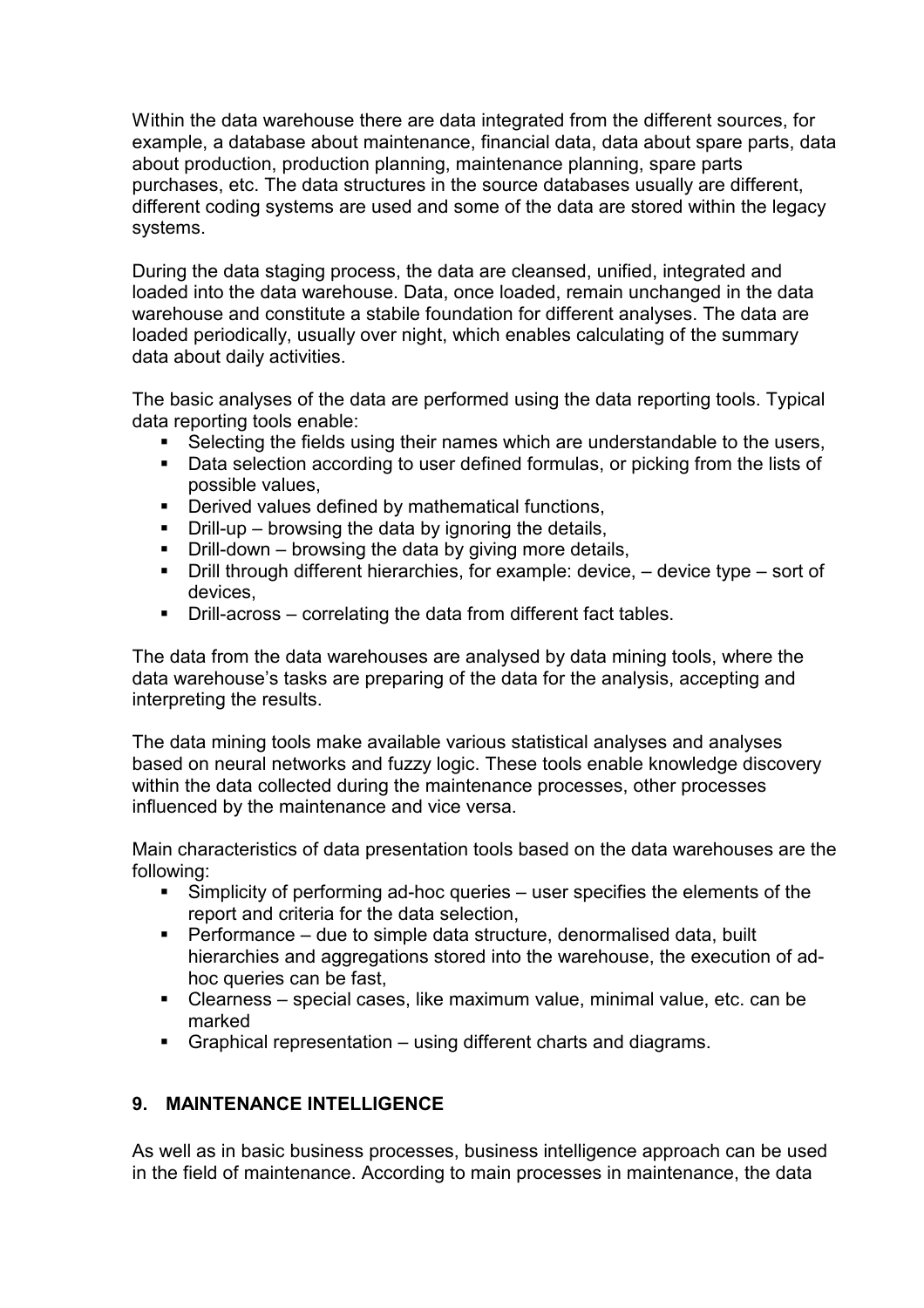marts are built. The fact tables are derived from main processes in maintenance, as follows:

- **Preventive maintenance.**
- Condition based maintenance.
- Corrective maintenance.

Dimension tables are common for all the fact tables and they are:

- **Device.**
- **Location.**
- $-$  Time,
- Work order,
- **Workers and their working time,**
- Used spare parts,
- **•** Other costs.

Additional fact tables are connected with other processes affecting maintenance and vice versa, like production, product quality, material consumption, energy consumption, other production costs.

The data needed for analyses and discovery of the knowledge about maintenance and relationships between the maintenance and the production are usually placed in different databases. They are classified on the different bases and different coding systems are used. Usually the vast amount of time and effort is needed to build and parameterise procedures needed for data profiling, data reengineering, and data cleansing.

Analyses that are performed comprise main maintenance processes and their costs, to discover the knowledge about system, find anomalies and using the knowledge in decision-making. Performing analyses of the maintenance facts along with other processes one can obtain clearer view about relationships between maintenance and other processes within the company. Based on discovered knowledge, importance of maintenance may be shown and proved. These results can help in establishing of different position of the maintenance within the organisation.

## **10. CONCLUSION**

ISOHEP is a computerized system to help the maintenance personnel. At any time, every user can achieve all the necessary information to make the decisions regarding maintenance.

Maintenance intelligence means applying the business intelligence methods in the area of maintenance. It consists of integration of the data from different sources and performing various analyses.

The main goal of the maintenance intelligence is decision-making in maintenance based on the discovered knowledge, understanding the importance of maintenance in the wider context and obtaining knowledge as the basis for changing the position of maintenance within the organisation. That knowledge can be used in the process of recognising the maintenance processes as the key factors in making the profit and